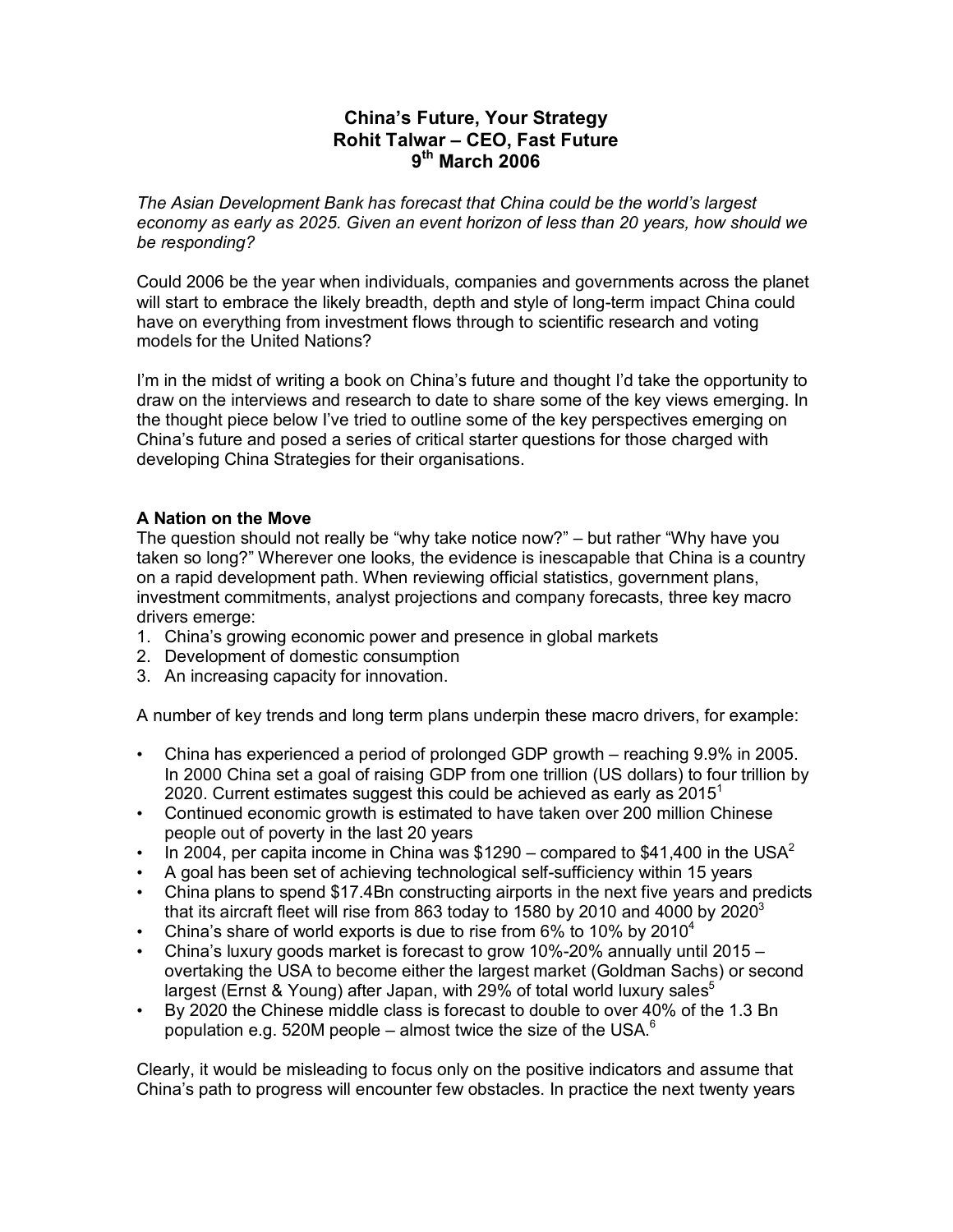are likely to be the most challenging for China's leaders. The way in which they plot and navigate the course will have profound implications across the globe.

So what could the next 20 years look like? In researching China's possible trajectory, summarised below are three dominant stories that prevail on China's future – the government view, the doomsayers' perspective and the business pragmatists' outlook.

#### **The Government View**

The line adopted by most government officials is that whilst the pace of change may not slacken, the focus will shift. Many, particularly in central government, recognise that a more sustainable approach is required and this is a key pillar of the latest national five year plan. Key priorities include reducing environmental damage, addressing the social concerns that led to over 87,000 incidents of unrest in 2005 and tackling the growing income gap between rich and poor – this has risen to 0.4 on the Gini scale.

At the same time, they argue that a pace of change that delivers around 8% GDP growth will be critical to taking more people out of poverty and driving domestic demand. Around 25% of all China's exports are sent to the US and the threat of punitive import tariffs is a growing cause for concern. Hence a policy priority is to reduce GDP reliance on exports. This year will see the start of a concerted set of initiatives to grow domestic demand sustainably over the next 10-15 years.

Should China give in to US pressure to revalue the currency, most believe this could significantly impact global demand for Chinese goods and services. However, they feel it would also create inflationary pressures in the US in particular. Furthermore, a cheaper dollar could accelerate the rate at which Chinese companies acquire foreign assts.

#### **Doomsayers**

The Doomsayers perspective argues that, in the worse case scenario, China is heading for a collapse far longer and deeper than that which affected Japan in the 1990's and early 2000's. Critical concerns are social unrest and the sheer scale of environmental degradation – encompassing air pollution, deforestation, acid rain and large scale river contamination. Politically, they argue that concerns on human rights, limited democracy and censorship will prevent the economy realising anything like its full potential. Operationally, the concern is that bureaucracy, corruption, inefficiency, poor resource utilisation and general underperformance of State-Owned Enterprises represent a timebomb which - when it goes off - will act as a long term drag on China's performance.

Economically, the view is that historically, no country has been able to sustain such growth on a long term basis, and eventually China's bubble will burst. Concerns are also raised about the robustness of China's financial infrastructure and the relative immaturity and volatility of its financial markets. For example, the Financial Times recently offered a relatively bleak outlook on China as an investment market: "…China is still a market for the brave. It still has underdeveloped capital markets. There remain concerns about the banking systems. Corporate governance worries persist. And there is the ever-present concern about a flare-up in relations with Taiwan<sup>7</sup>."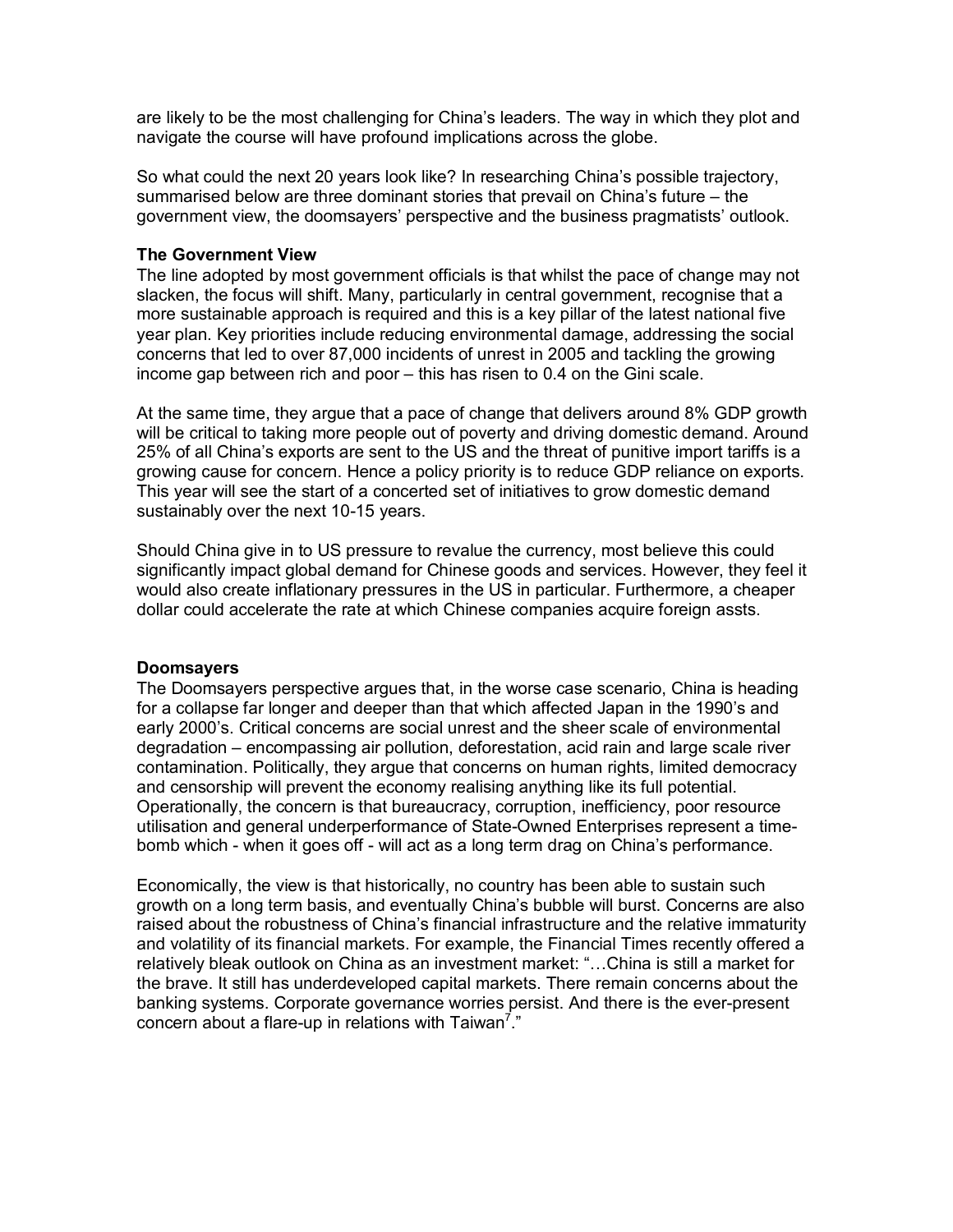### **Business Pragmatists**

Most of the business people interviewed whether Chinese or expatriate expressed a mixture of disappointment and surprise at quite how negative some of the China commentary has been - particularly from the US. A common perception was that while all of the issues raised are very real, the Chinese government is aware and talking quite openly about most of them. Indeed, many expressed a high level of faith in the ability of the current government to deliver. There is also a growing perception that the analysis models and assumptions being applied by western economists may not be appropriate for China and may need to be reworked.

Very few expected a smooth journey and most expected one or more fairly severe but short recessionary periods over the next twenty years. Energy supply was seen as a major potential hurdle along with rising traffic congestion and air pollution. Strong concerns also exist about rising labour costs and a shortage of well trained Chinese senior and middle management. However, the general sense was one of real optimism based both on their own business outlook and that of those around them. A number of people raised the point that over \$170Bn of foreign direct investment (FDI) has gone into China in the last three years and this is starting to pay significant dividends. Most expected the annual level of FDI to remain at \$50M or more for at least the next decade.

On a twenty year timescale, despite rising income levels, most expect China to remain a relative low cost economy with average earnings at least 50% lower than those of the USA. The opening up of the domestic market and growth of the innovation and knowledge economy were seen as major opportunities and growth drivers. All sectors of the economy are expected to experience significant growth with areas such as education, healthcare, leisure, transportation, energy, environmental technologies and personal financial services expected to see particularly strong growth.

Most believed that for those not already in China, there was a relatively limited window of opportunity to start learning about and acting on the China opportunity. Those who delay were expected to find increasingly strong Chinese competitors and face much higher costs of entry and bigger survival risks.

# **Conclusions**

Faced with these differing perspectives, for those responsible for China, the priority should be to focus on accelerating the internal learning process, with the aim of answering at least the following five questions:

- What are the size, shape and outlook for our sector in China?
- What are the relevant government plans and policies that apply to the sector?
- What are the broader 'environmental' factors that could affect our business and our ability to operate in future?
- What have we learned from our own experience in China? / Who do we know with experience of the China market that we can learn from?
- **How do we create a learning dialogue on China inside the organisation?**

There may be an understandable temptation to start with an analysis of competitor activity in China. However, a broader analysis of the market and operating environment may provide useful lenses through which to assess competitor actions.

Entering the Chinese market may feel like trying to mount a moving train while blindfolded. Developing early insight may just free up one eye!